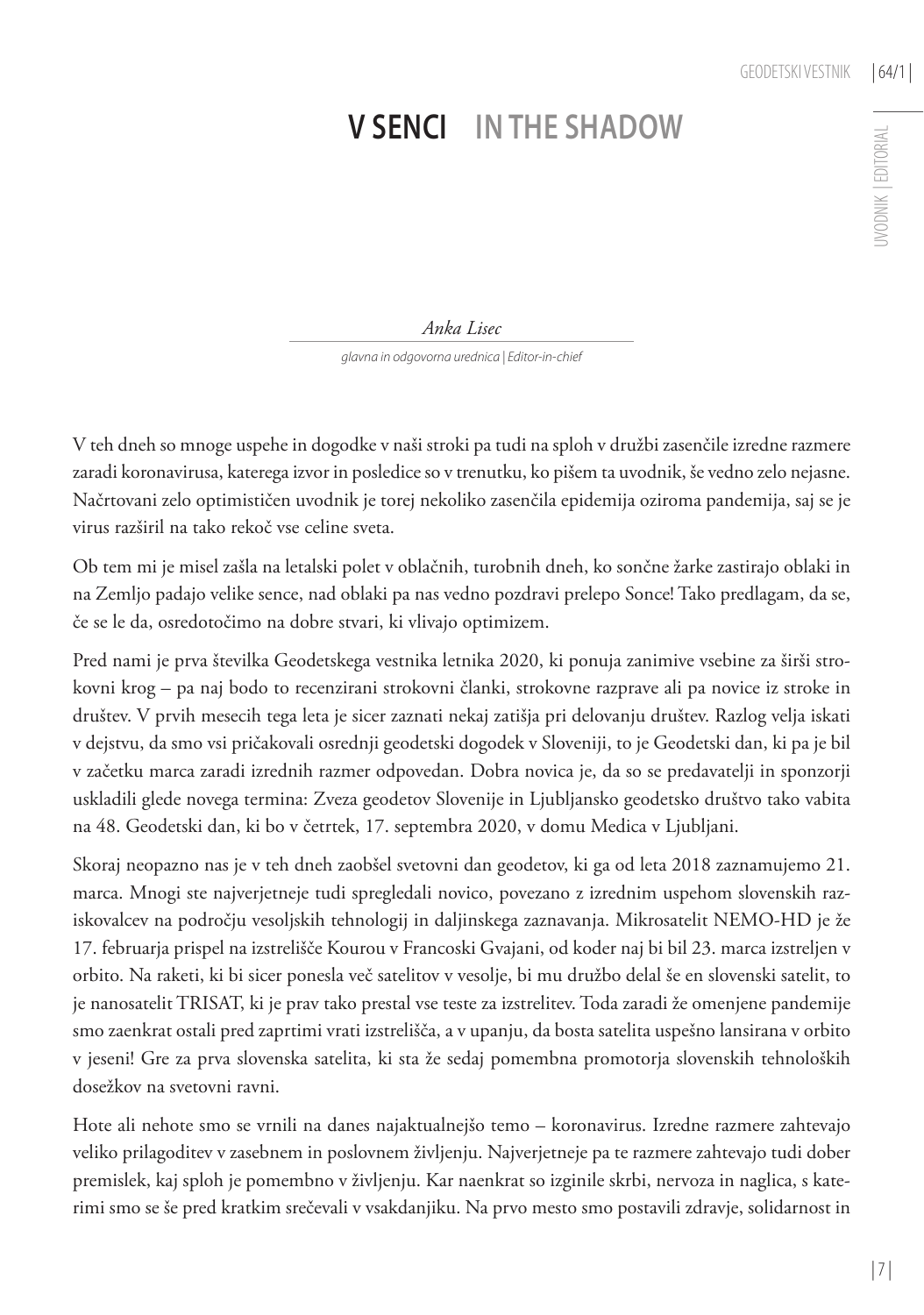## | 64/1 | GEODETSKI VESTNIK

predvsem človečnost. Skoraj vsi se bomo iz te nenadne izkušnje nekaj naučili in morda kaj spremenili v svojem življenju, v odnosu do narave, družbe, nas samih? Prav je, da zremo naprej z optimizmom.

Ker domnevam, da bo te vrstice bralo nekoliko več posameznikov kot po navadi, naj konec uvodnika izkoristim za že večkrat izrečeno povabilo k soustvarjanju naše skupne revije. Mnogo je možnosti za sodelovanje, pa naj bodo to predlogi za vsebinske in tehnične spremembe, avtorstvo prispevkov, ali pa sodelovanje kot recenzenti, souredniki!

Ob tej priložnosti iskrena hvala vsem, ki ste svoj dragoceni čas že namenili vestniku, naša vrata pa so vedno odprta tudi novim sodelavcem – dobrodošli!